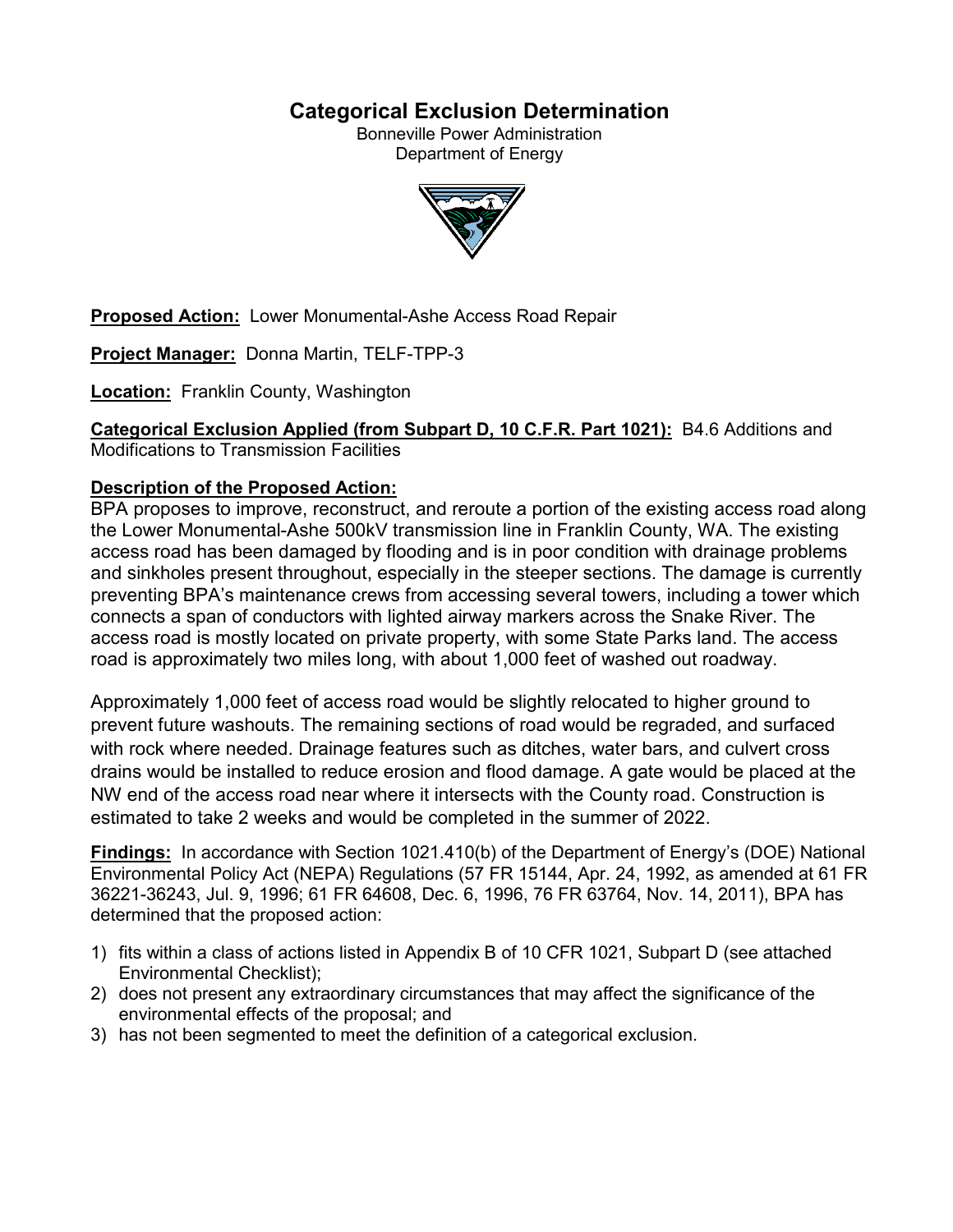Based on these determinations, BPA finds that the proposed action is categorically excluded from further NEPA review.

*/s/ Douglas Corkran* Douglas Corkran Environmental Protection Specialist

Concur:

*/s/ Sarah T. Biegel April 4, 2022<br>
Sarah T. Biegel Date* Sarah T. Biegel NEPA Compliance Officer

Attachment(s): Environmental Checklist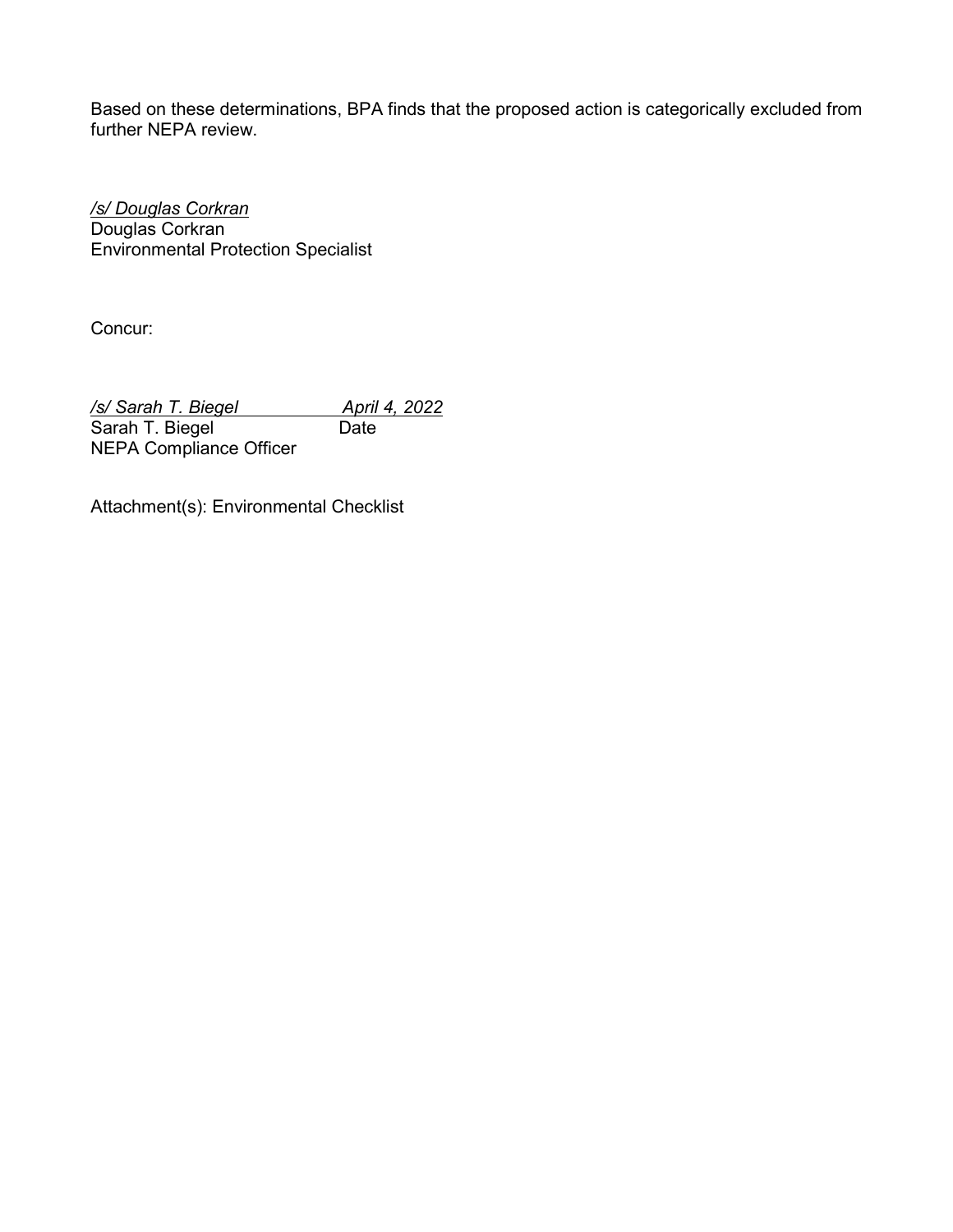# **Categorical Exclusion Environmental Checklist**

This checklist documents environmental considerations for the proposed project and explains why the project would not have the potential to cause significant impacts on environmentally sensitive resources and would meet other integral elements of the applied categorical exclusion.

## **Proposed Action:** Lower Monumental-Ashe Access Road Repair

## **Project Site Description**

The approximately two-mile long access road project is located in southeastern Washington, in arid shrub-steppe lands. The first mile of the access road crosses and paralells dryland wheat fields while the second mile runs through a canyon and up the side of a steep ridge. Vegetation within the project area consists of grasses and small shrubs and the area was previously disturbed by agricultural operations and livestock grazing. The nearest residence or commercial area is nearly two miles away from the project area.

# **Evaluation of Potential Impacts to Environmental Resources**

## **1. Historic and Cultural Resources**

Potential for Significance: No

Explanation: On February 25, 2022, the Washington DAHP concurred with BPA's determination of No Historic Properties Affected. No other consulting parties commented on the project. An inadvertent discovery plan would be in place during construction. No significant impacts to historic and cultural resources are expected.

## **2. Geology and Soils**

Potential for Significance: No

Explanation: The proposed project would improve the erosive conditions that currently exist within the access road area. No signficiant impacts to geology and soils are expected.

## **3. Plants (including Federal/state special-status species and habitats)**

Potential for Significance: No

Explanation: There are no rare plants within the heavily-disturbed project area. Weed species exist throughout the project area; however, the access road project would not significantly change conditions within the project area that would increase weed presence or promote the spread of weed species. No significant impacts to plants are expected.

## **4. Wildlife (including Federal/state special-status species and habitats)**

Potential for Significance: No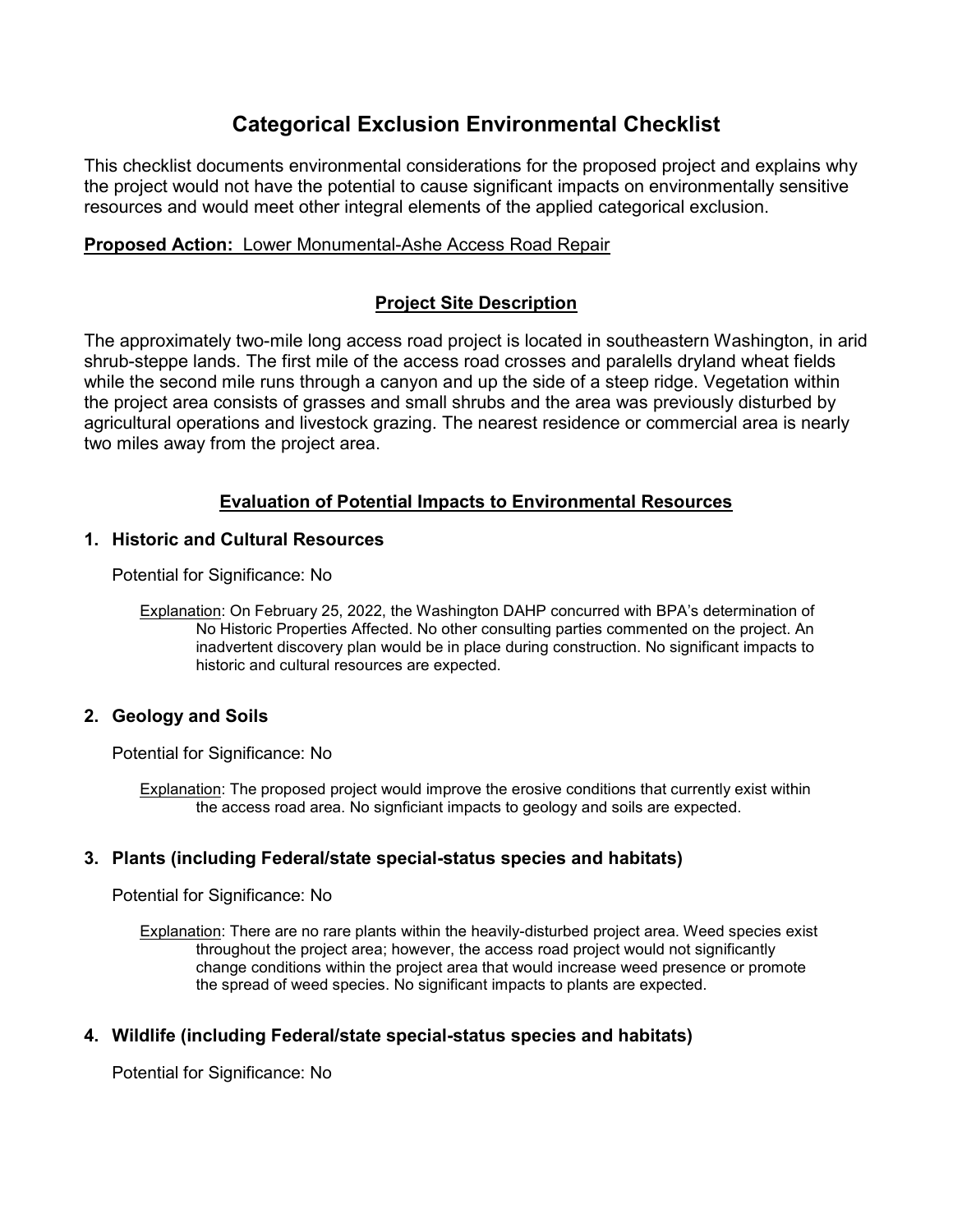Explanation: Common wildlife species exist within the project area, but no special-status or endangered species were identified in or near the project area. Construction may temporarily disturb these common species, but no significant impacts to wildlife are expected.

#### **5. Water Bodies, Floodplains, and Fish (including Federal/state special-status species, ESUs, and habitats)**

Potential for Significance: No

Explanation: The project area is in an upland area. A portion of the access road runs through a dry wash. Water is only present in the wash during storms or heavy snow melt. The project area sits directly above the Snake River, but no impacts to it or fish within it are expected. Erosion from the access road would be reduced. No significant impacts to water bodies, floodplains, or fish are expected.

#### **6. Wetlands**

Potential for Significance: No

Explanation: The project area is in an arid upland and dry wash. There are no wetlands present in or near the project area. No impacts to wetlands are expected.

#### **7. Groundwater and Aquifers**

Potential for Significance: No

Explanation: The project area is within an arid, hilly upland above the Snake River Canyon. Only minimal surface construction work would take place. No significant impact to groundwater or aquifers is expected.

#### **8. Land Use and Specially-Designated Areas**

Potential for Significance: No

Explanation: The existing land use, including the State Parks property, is dryland wheat farming and livestock grazing. No changes to land use are proposed. No impacts to land use or specially-designated areas are expected.

#### **9. Visual Quality**

Potential for Significance: No

Explanation: The project area is nearly two miles away from the nearest residence and along a very lightly traveled county road. Some minor visual changes from the improved access roads would occur, but would only be visible from the county road. No significant impact to visual quality is expected.

### **10. Air Quality**

Potential for Significance: No

Explanation: Some temporary and minor fugitive dust and vehicle emissions would occur during construction. No long-term changes to air quality would occur. No significant impact to air quality is expected from the project.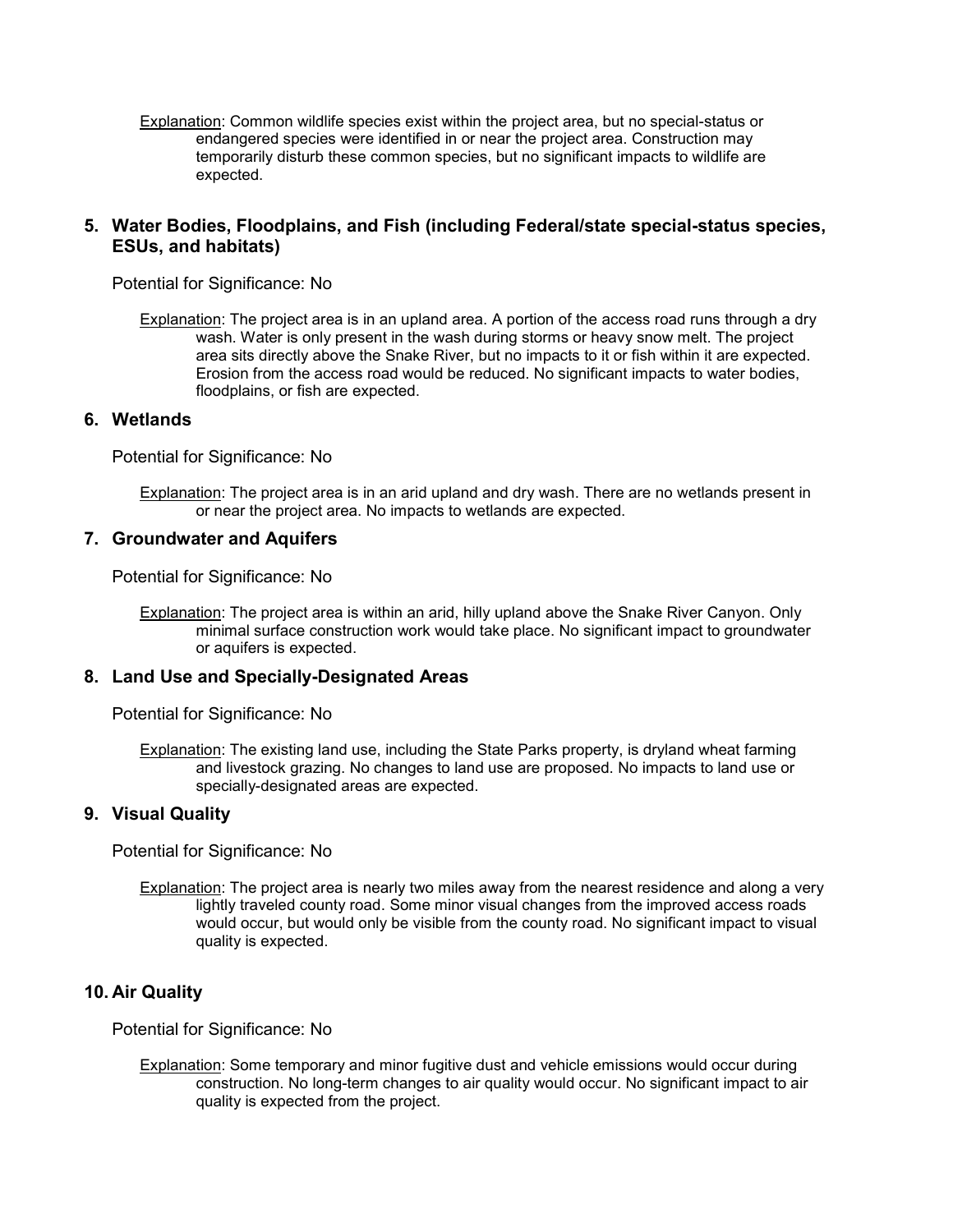#### **11. Noise**

Potential for Significance: No

Explanation: Some temporary minor noise from equipment and vehicles would occur during construction. No significant impact from noise is expected.

#### **12. Human Health and Safety**

Potential for Significance: No

Explanation: No hazardous materials except common fuel and oil products would be used during construction of the project. No impact to human health and safety is expected.

#### **Evaluation of Other Integral Elements**

The proposed project would also meet conditions that are integral elements of the categorical exclusion. The project would not:

**Threaten a violation of applicable statutory, regulatory, or permit requirements for environment, safety, and health, or similar requirements of DOE or Executive Orders.**

Explanation: N/A

**Require siting and construction or major expansion of waste storage, disposal, recovery, or treatment facilities (including incinerators) that are not otherwise categorically excluded.**

Explanation: N/A

**Disturb hazardous substances, pollutants, contaminants, or CERCLA excluded petroleum and natural gas products that preexist in the environment such that there would be uncontrolled or unpermitted releases.**

Explanation: N/A

**Involve genetically engineered organisms, synthetic biology, governmentally designated noxious weeds, or invasive species, unless the proposed activity would be contained or confined in a manner designed and operated to prevent unauthorized release into the environment and conducted in accordance with applicable requirements, such as those of the Department of Agriculture, the Environmental Protection Agency, and the National Institutes of Health.**

Explanation: N/A

### **Landowner Notification, Involvement, or Coordination**

Description: Underlying property owners have been involved with the project and would be notified about when construction would occur.